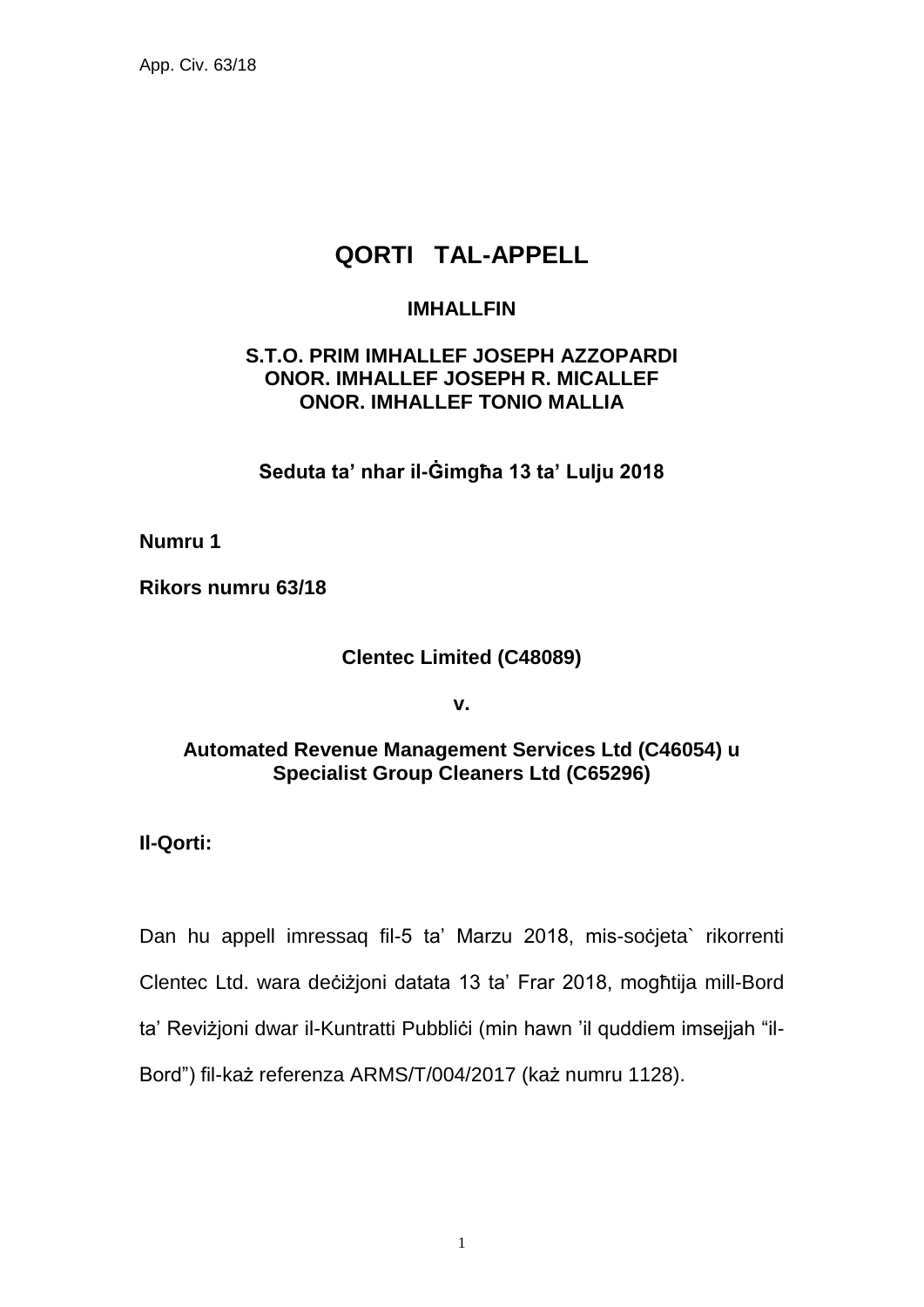Dan il-każ huwa marbut ma' sejħa għall-offerti mis-soċjeta` Automated Revenue Management Services Ltd. "*for the provision of environmentally friendly cleansing services of ARMS Ltd*". Saru diversi offerti għal dan il-kuntratt, bl-offerent preferut tkun is-soċjeta` rikorrenti Clentec Ltd. Is-socjeta` Specialist Group Cleaners Ltd, li kienet ukoll tefgħet offerta, oġġezzjonat għall-fatt li l-offerta tagħha ġiet imwarrba "*as it was considered to be abnormally low*". Hi, għalhekk, tablet it-tħassir tad-deċiżjoni li s-soċjeta` Clentec Ltd. tiġi dikjrata l-offerent preferut.

Il-Bord laqa' din l-oġġezzjoni u ħassar id-deċiżjoni tal-awtorita` kontraenti, u ddeċieda li l-offerta tas-soċjeta` Specialist Group Cleaners Ltd. "*is to be reintegrated in the evaluation process*".

Id-deċiżjoni tal-Bord hija s-segwenti:

"This Board,

"Having noted this objection filed by Specialist Group Cleaners Limited (herein after referred to as the Appellant) on 12 January 2018, refers to the Contentions made by the latter with regards to the award of Tender of Referejnce ARMS/T/004/2017 listed as Case No 1128 in the records of the Public Contracts Review Board, awarded by ARMS Limited (herein after referred to as the Contracting Authority).

"Appearing for the Appellant: Dr John Bonello

"Appearing for the Contracting Authority: Ing Mark Perez

"Whereby, the Appellant contends that: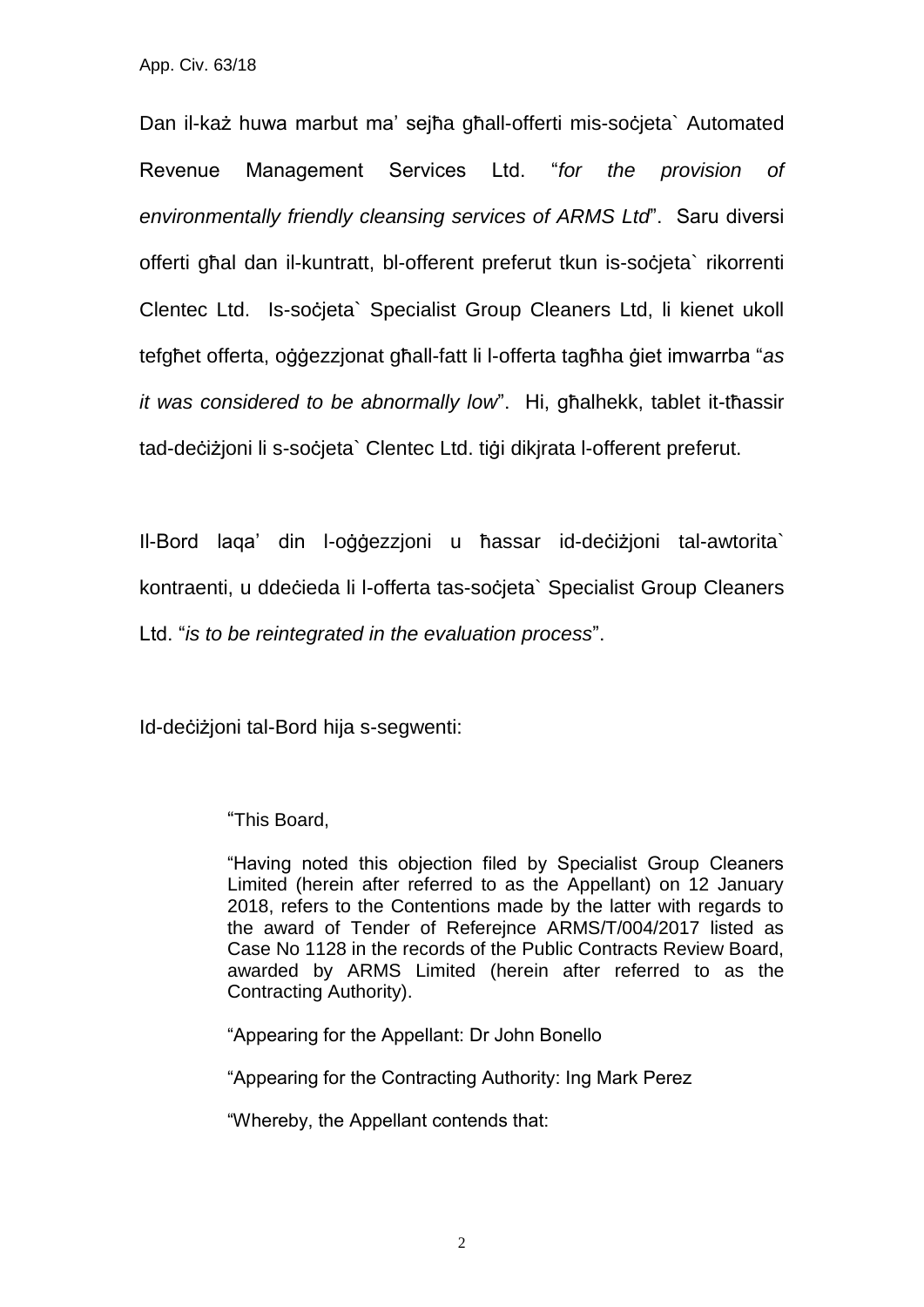"a) He disagrees with the Contracting Authority's alleged decision that their offer was abnormally low. In this regard, Specialist Group Cleaners Limited maintain that their offer covered the minimum wage payable to workers as prescribed by law and through various decisions of this Board and the Court of Appeal, such offers are not to be deemed as abnormally low.

"This Board also noted the Contracting Authority's "*Letter of Reply*" dated 18 January 2018 and its verbal submissions during the Public Hearing held on 6 February 2018, in that:

"a) ARMS Limited insists that since the Appellants declared that in their offer, apart from the cost of wages, there was also included all other expenses/ When one considers such inclusions, the Contracting Authority deemed that the cost of the minimum wage as prescribed by Law would not be covered.

"This same Board also noted the testimony of the witness namely, Ing Mark Perez duly summoned by this same Board. The Transcript of the latter is herewith attached.

"This Board after having examined the relevant documentation to this appeal and heard submissions made by all interested parties, including the testimony of the witness duly summoned by this same Board, opines that the main issue of this appeal is ARMS Limited consideration of Specialist Group Cleaners Limited's offer as being abnormally low. In this regard, this Board would like to first and foremost define what is considered to be as an abnormally low offer.

"1.In the current economic climate, there is often keen completion between economic operators, which submit competitive low-price bids in order to secure work and maintain their presence on the market. Low-price can, potentially result in significant financial benefits to Contracting Authorities. It may also be "*too good to be true*". It is in this context that the concept of "*abnormally low Tenderers*" arises. In other words, the concept is nevertheless generally recognized as referring to the situation where the price offered by an economic operator raises doubts as to whether the offer is economically sustainable and can be performed properly. One of the risks in such a situation is where there is doubt as to whether the economic operator will be compliant with social and labour laws.

"Abnormally low offers can be identified by any one of the following methods: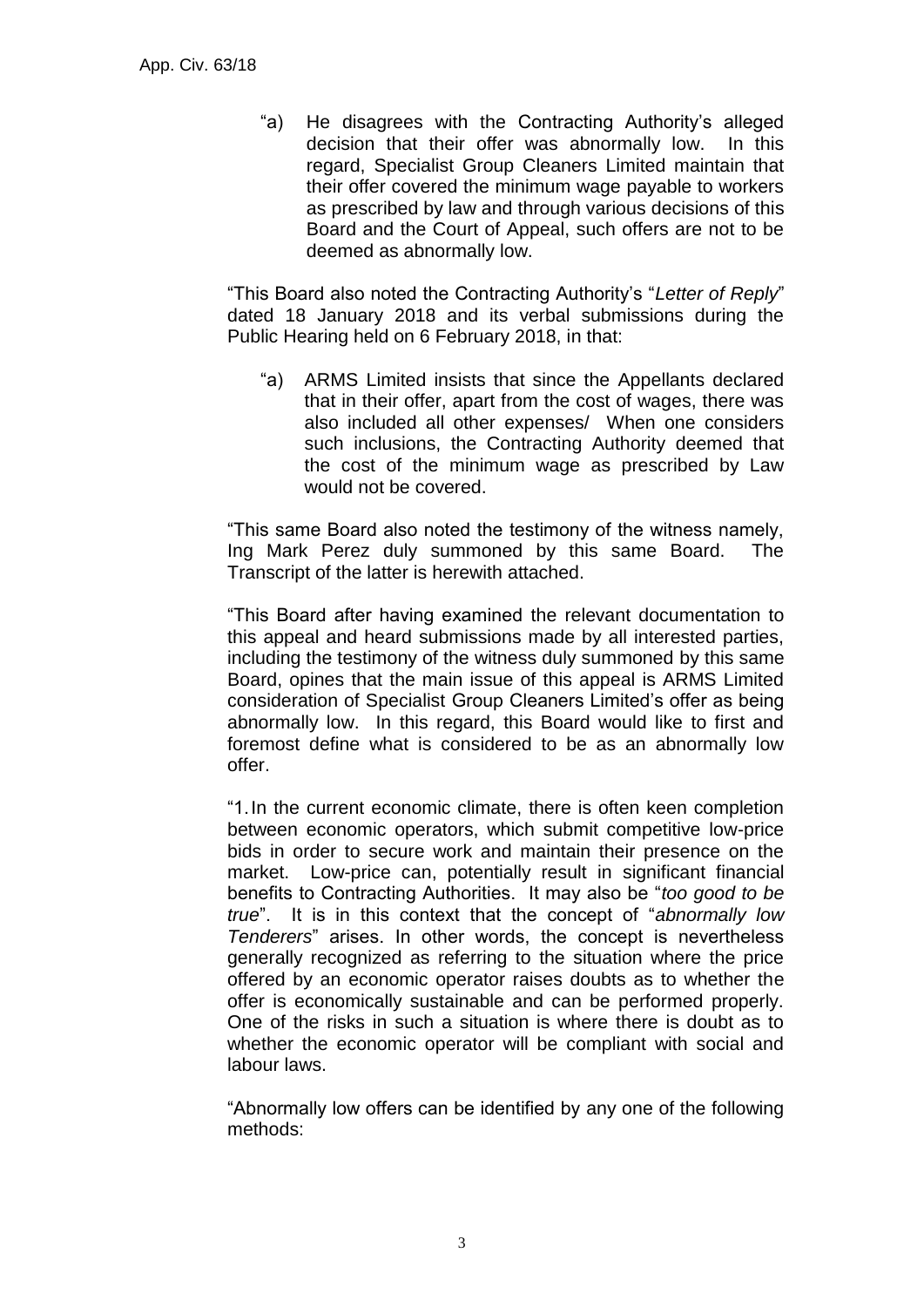- An analysis of the price (costs) proposed by an economic operator in comparison with the objective of the procurement;
- A comparison made between the Tender price and the average price proposed by the other compliant Bidders."

"In this particular instance, it is not this Board's or Evaluation Committee's jurisdiction to delve into whether, through their offer, the Appellants will make a profit or sustain a loss on the particular project as long as the Contracting Authority is assured that the minimum wage to be paid is accounted for in the Appellants' offer.

"In this case, this Board notes that the minimum wage is covered and therefore does not deem that the offer submitted by Specialist Group Cleaners Limited is abnormally low.

"2. This Board justifiably notes that the Evaluation Committee, initially recommended the Appellant's Bid for the award. However, due to the fact that ARMS Limited felt that it had to bear, arrived at the conclusion that the latter's offer did not cover the minimum wage.

In this regard, this Board refers to previous decisions taken by this Board and confirmed by the Court of Appeal, in that, one should not calculate whether the Bidders' offer will be profitable or not, but as long as there is left no room for precarious working conditions and the Contracting Authority obtained the necessary confirmation from the successful bidder that all the Tendered works, as stipulated, will be carried out at the quoted offer, the offer should be accepted.

"In view of the above, this Board:

- i) Revokes the decision of ARMS Limited in the award of the Tender;
- ii) Upholds Specialist Group Cleaners Limited's contention and recommends that the latter's offer is to be reintegrated in the Evaluation Process;
- iii)Recommends that the deposit paid by the Appellants is to be fully refunded."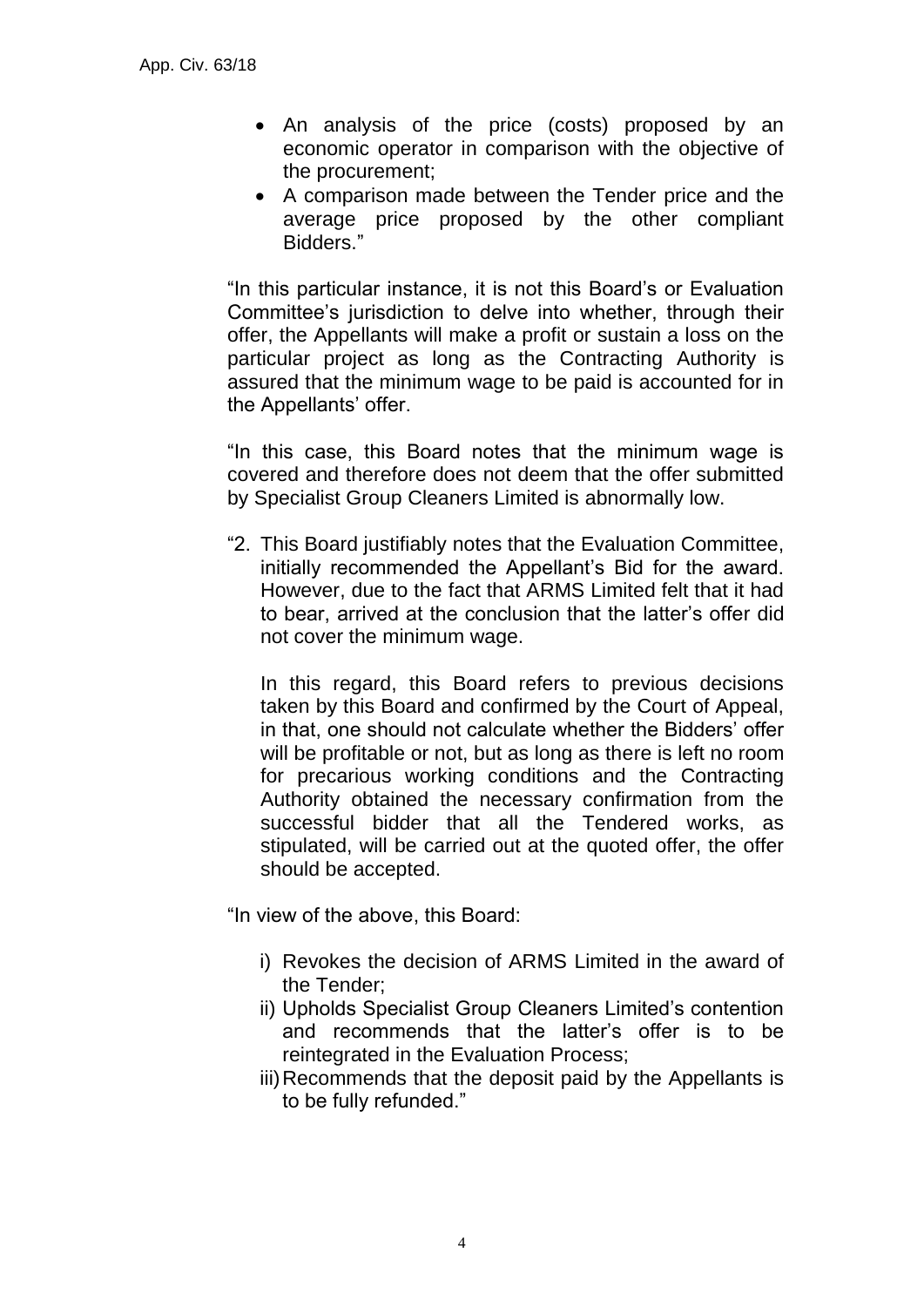Is-soċjeta` Clentec Ltd. appellat mid-deċiżjoni li ħa l-Bord għal quddiem din il-Qorti u ressqet aggravju wieħed, fis-sens li meta sar l-appell missocieta` Specialist Group Cleaners Ltd., mal-istess appell, ma sarx iddepożitu fl-ammont rikjest mil-liġi.

Wara li semgħet it-trattazzjoni tad-difensuri tal-partijiet u rat l-atti kollha tal-kawża u d-dokumenti esebiti, din il-Qorti sejra tgħaddi għas-sentenza tagħha.

#### Ikkonsidrat:

Illi skont il-liġi, meta jsir appell quddiem il-Bord irid jingħata depożitu ekwivalenti għal 0.50 fil-mija tal-valur stmat iffissat mill-awtorita` kontraenti tal-offerta sħiħa, li f'dan il-każ kien ta' €110,000. Id-depożitu, għalhekk, kellu jkun ta' €550, iżda fil-fatt, mal-appell tagħha, is-soċjeta` Specialist Group Cleaners Ltd. għamlet depożitu ta' €400. Jidher li dan kien riżultat ta' żball ta' kalkolazzjoni aritmetika, u qabel is-smigħ talappell quddiem il-Bord, sar aġġustament fl-ammont imħallas bħala depożitu. Din iċ-ċirkostanza ġiet innotata espressament mill-Bord "*in a brief introduction*" qabel is-smigħ tal-appell.

Is-soċjeta` appellant Clentec Ltd. kienet preżenti għas-smiegħ, u kienet ukoll mgħejjuna bl-avukat tagħha, iżda ma qajmet ebda oġġezzjoni

5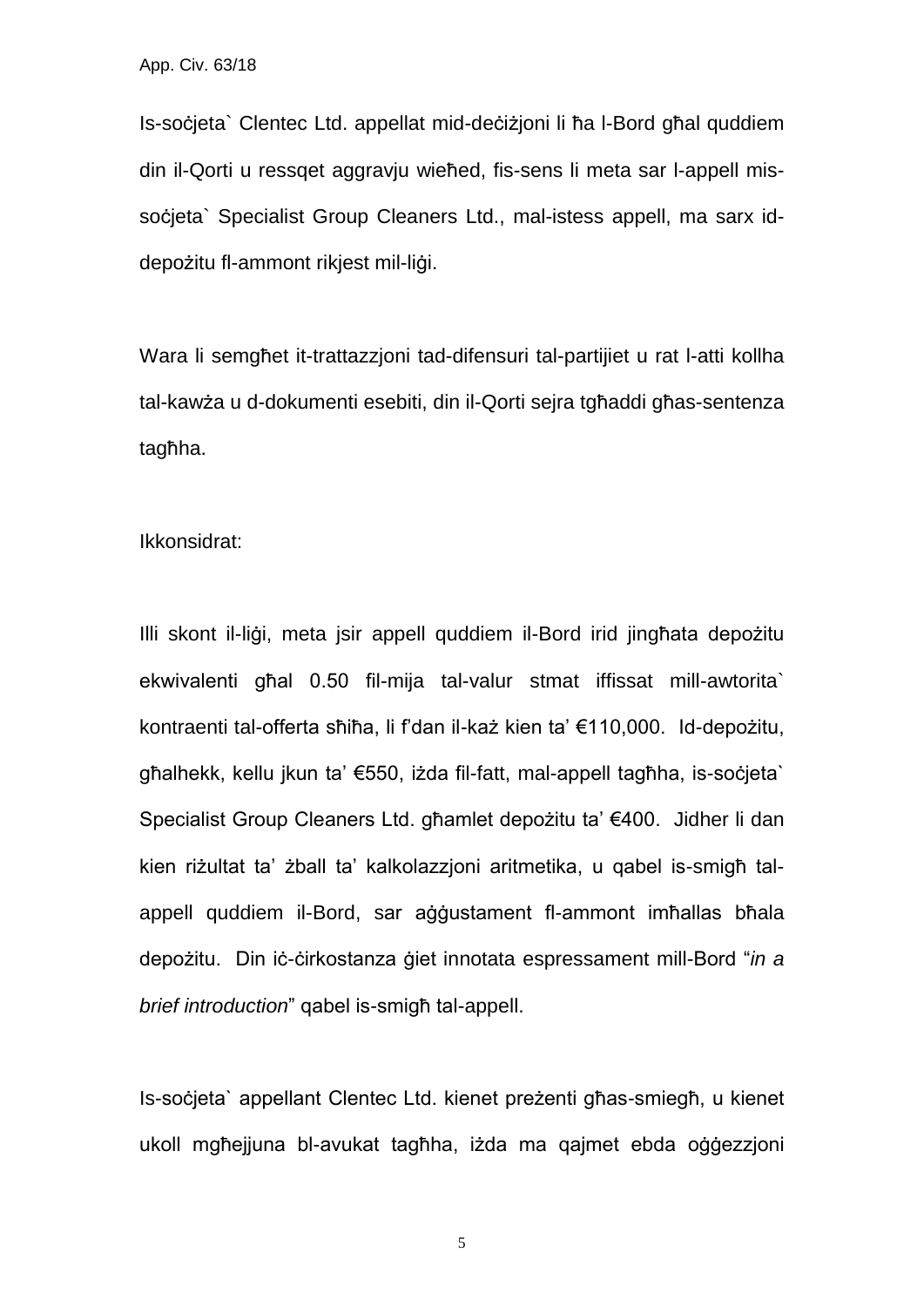App. Civ. 63/18

għall-aġġustament li sar u għad-dikjarazzjoni tal-Bord. Hi anzi ippermettiet li l-appell jitkompla bid-diskussjoni fil-meritu u pparteċipat b'mod attiv fl-istess diskussioni. Kwindi, din is-societa` ma tistax, f'dan l-istadju, tissolleva aggravju li ma ġiex sollevat fi stadju opportun.

Hu prinċipju magħruf li din il-Qorti, bħala qorti ta' reviżjoni, ma tistax tiddiskuti materja li ma ġietx diskussa fil-qrati jew tribunal inferjuri. F'dan il-każ, in-nuqqas ta' depożitu fl-ammont preskritt kien senjalat mill-Bord stess qabel is-smigħ tal-appell, u ġie nnotat ukoll li sar pagament ulterjuri. Is-societa` appellanti giet, għalhekk, mgħarrfa bin-nuqqas li minnu qed tilmenta llum, u ma ssollevat ebda tħassib jew aggravju dwar l-istess. Ma tistax issa, f'dan l-istadju ta' appell quddiem din il-Qorti, tissolleva dan l-allegat nuqqas.

Għaldaqstant, għar-raġunijiet premessi, tiddisponi mill-appell tassocieta` Clentec Ltd. billi tiddikjara l-istess bħala irritu u null, tastjeni milli tieħu konjizzjoni tal-istess u tikkonferma in toto s-sentenza li ta l-Bord ta' Reviżjoni dwar Kuntratti Pubblići fit-13 ta' Frar, 2018.

L-ispejjeż ta' dawn il-proċeduri jitħallsu mis-soċjeta` appellant Clentec Ltd. u peress li tqis dan l-appell bħala wieħed fieragħ u vessatorju, tikkundanna lill-appellant sabiex, ai termini tal-paragrafu 10 tat-Tariffa A tal-Kodiċi ta' Organizzazzjoni u Proċedura Ċivili u tar-Regolament 288

6